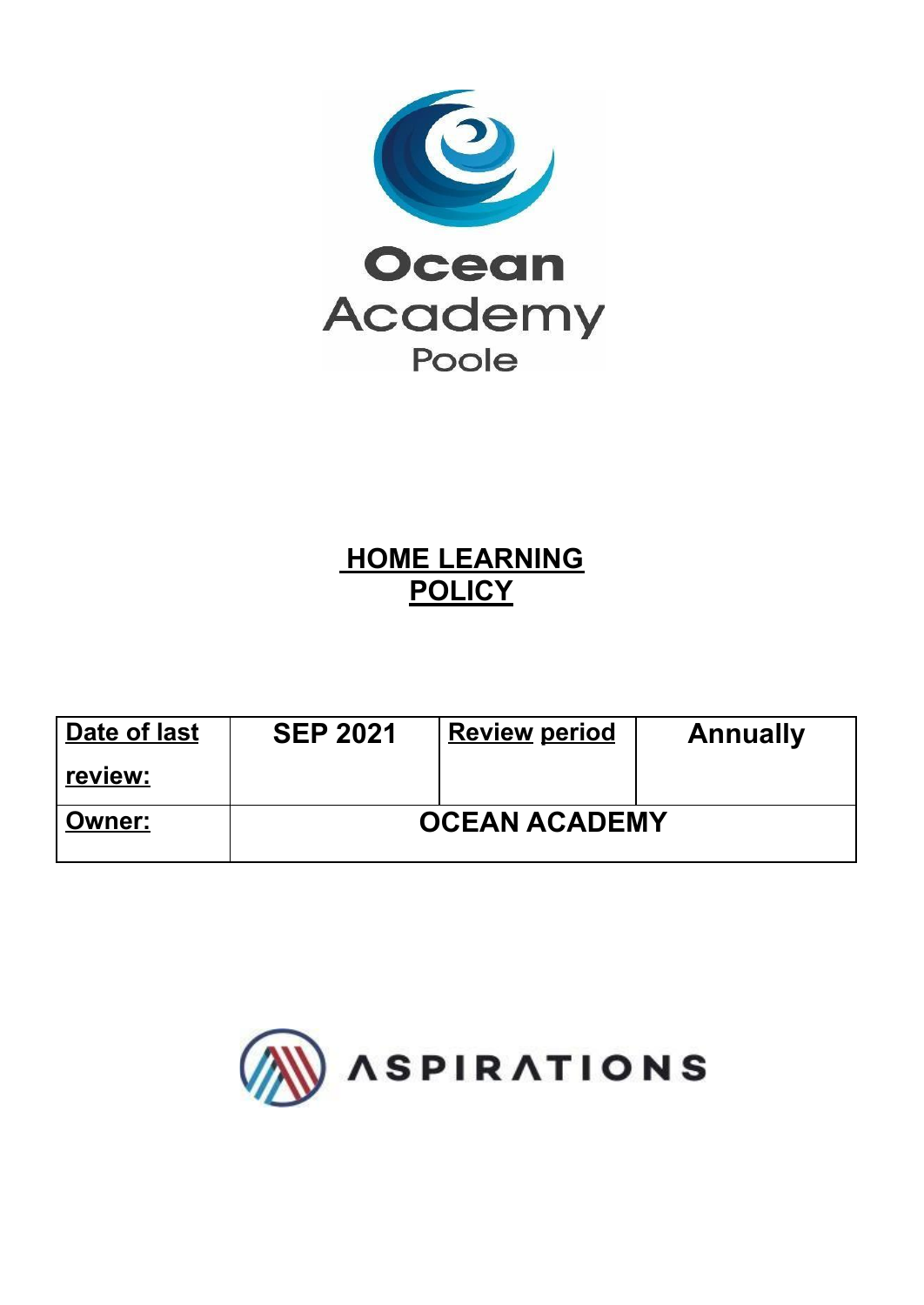

# **Ocean Academy – Home Learning Policy**

At Ocean Academy, home learning is an important aspect of the learning process. It involves parents, teachers and children in a partnership that aims to raise standards and maximise educational opportunity. Our learning philosophy includes the building of knowledge schemas over time to enable the long term memory to store past learning so that this can be accessed by the working memory at relevant times. Overloading the working memory impedes on the ability to learn new knowledge and skills and so home learning gives our children the opportunity to practice the skills they are learning in school.

#### **Regular home learning can:**

- Help parents gain insight into their child's schoolwork, forming a link between home and school.
- Encourage skills and attitudes which help children improve their educational performance.
- Provide opportunities for individualised work, allowing children to develop the learning skills of independence, communication, resilience and self-motivation.
- Offer access to resources not found in school (public libraries, local museums etc).
- Consolidate and reinforce learning or assist in preparation for future class work.
- Enable pupils to make maximum progress in their academic and social development.
- Develop good work habits and self-discipline for the future.
- Enable children to apply skills in different contexts and deepen understanding.
- Develop strength within their long term memory through practice and effort.

By setting home learning on a regular basis and gradually increasing the quantity from Year 3 to Year 6, our children will be well prepared for the transfer to secondary school.

● Each child will come home with set spellings that have been learnt in class that week. Spellings will look at root words and word families. Please support your child in continuing to learn these words at home and record these in their red homework books.

#### **For example:**



● A comprehensive list of key spelling words that need to be secured in Year 3 are included in your child's homework book. We will give you updates termly as to how successful your child is with regards securing the spelling of these key words.

#### **Tier 2 Vocabulary:**

At Ocean Academy, we believe that it is vital that all of our children are articulate and able to clearly express their understanding, thoughts and opinions.

Tier 2 vocabulary is not typically used every day in spoken language. Therefore, some children are not exposed to this directly and so do not build an understanding or ability to use these higher level language choices in speech or when writing. Language gaps create barriers to opportunity, limiting prospects educationally and beyond into the workplace. We want all of our children to be effective users of language and to reach their full potential now and in the future, regardless of social or cultural background.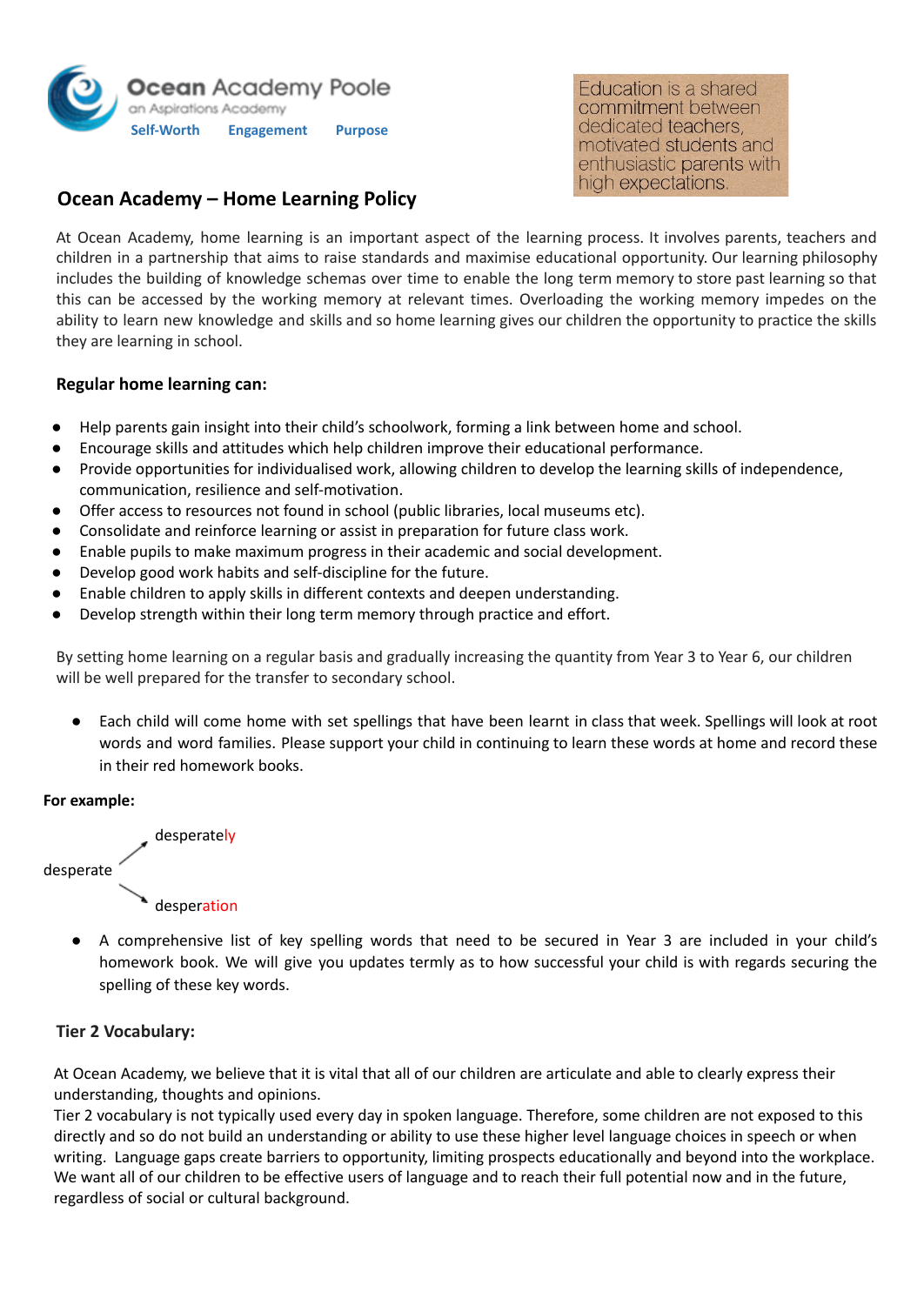# **To support this at home, you can:**

- Talk about the word meaning in a variety of contexts
- Discuss when this word would be used effectively
- Support your child to learn how to spell the word and its variations
- Support your child to think of other words that have a similar meaning (synonyms) or the opposite meaning (antonyms)
- Investigate how the meaning of the word changes if you add a prefix or suffix (e.g. different or indifferent)
- Model the use of the word in everyday contexts
- Look at the Learning Journey Maps on the academy website to support the development of knowledge in key topic/subject areas

# **Home Learning Expectations:**

|                                    | <b>Weekly Home Learning</b>                                                                                    |                                   |  |
|------------------------------------|----------------------------------------------------------------------------------------------------------------|-----------------------------------|--|
| Year <sub>3</sub>                  | Home learning to be given out on Friday and collected on Wednesday:                                            |                                   |  |
|                                    | 1 piece of home learning per week (maths/English task) completed in their CGP books or on                      |                                   |  |
|                                    | Google Classroom as instructed                                                                                 |                                   |  |
|                                    | Reading - the expectation is that your child reads at home every day and that this is recorded in<br>$\bullet$ |                                   |  |
|                                    | their green reading record at least 3 times per week. Reading at home is rewarded by bronze,                   |                                   |  |
|                                    | silver and gold bookmarks                                                                                      |                                   |  |
|                                    | TT Rockstars $-2/3$ times per week (Please practise x 2, 3, 4, 5, 8, 10)                                       |                                   |  |
|                                    | Spelling task and Tier 2 word task to be completed in the red home learning book                               |                                   |  |
|                                    | <b>YEAR 3 Tier 2 Vocabulary</b>                                                                                |                                   |  |
|                                    |                                                                                                                |                                   |  |
| Difference/different/to differ     |                                                                                                                | Information/informative/to inform |  |
| Consider/considerate/consideration |                                                                                                                | Recording/to record               |  |
| Notice/noticeable/to notice        |                                                                                                                | Creative/creativity               |  |
| Certainty/certain                  |                                                                                                                | Presentation/to present           |  |
| Historic/historical/history        |                                                                                                                | Respect/respectful                |  |
| Nature/natural/naturalist          |                                                                                                                | Tradition/traditional             |  |
| Regular/regularity/irregular       |                                                                                                                | Conclusion/to conclude            |  |
| Similar/similarity/simultaneous    |                                                                                                                | Inhabit/habitat/to habituate      |  |
| Impact/to impact                   |                                                                                                                | Persist/persistence               |  |
| Grouping/to group                  |                                                                                                                | Properties/property               |  |
|                                    | Research/to research                                                                                           | Tolerance/tolerant/tolerate       |  |
| Culture/cultural                   |                                                                                                                | Narrative/narration               |  |
| Exact/exactly                      |                                                                                                                | Retrieval/to retrieve             |  |
| Connected/connection/to connect    |                                                                                                                | Estimate/estimation               |  |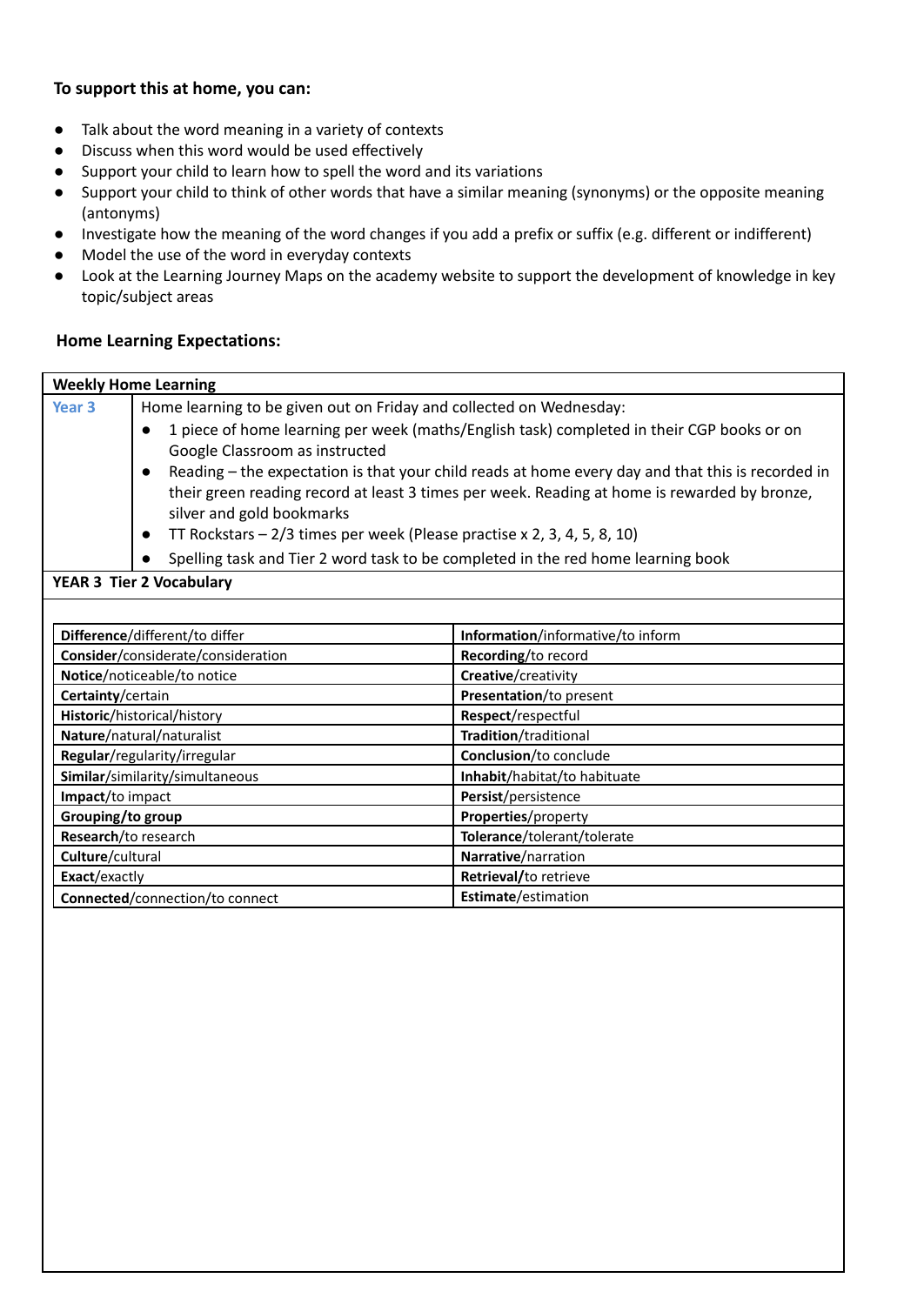|                   | <b>Weekly Home Learning</b>                                                                                                                                                                                                                 |
|-------------------|---------------------------------------------------------------------------------------------------------------------------------------------------------------------------------------------------------------------------------------------|
| Year <sub>4</sub> | Home learning to be given out on Friday and collected on Wednesday:                                                                                                                                                                         |
|                   | 1 piece of home learning per week (maths/English task) completed in their CGP books or on<br>Google Classroom as instructed                                                                                                                 |
|                   | Reading – the expectation is that your child reads at home every day and that this is recorded in<br>$\bullet$<br>their green reading record at least 3 times per week. Reading at home is rewarded by bronze,<br>silver and gold bookmarks |
|                   | TT Rockstars $-2/3$ times per week (Please practise all x tables up to x 12)<br>$\bullet$                                                                                                                                                   |
|                   | Spelling task and Tier 2 word task to be completed in the red home learning book                                                                                                                                                            |
|                   | Year 4 take the national times table test in the summer term and so practicing x tables regularly<br>$\bullet$                                                                                                                              |
|                   | up to x12 not only helps with all mathematical calculations, but will also help them to feel more                                                                                                                                           |
|                   | confident to work out x tables at speed                                                                                                                                                                                                     |

#### **YEAR 4 Tier 2 Vocabulary**

| Description/to describe                        | Justification/to justify                 | Inference/to infer                     |
|------------------------------------------------|------------------------------------------|----------------------------------------|
| Appearance/to appear                           | Opinion/opinionated                      | Distribution/to distribute             |
| Increase/Decrease                              | Prediction/to predict                    | Liberty/liberate/liberation            |
| Position                                       | Responsibility/responsible               | Reason/reasonable/to reason            |
| Various/variety/variable/variation/<br>to vary | Society/societal/social                  | Cause/causal                           |
| Continuous/continual/continuity/               | Specific/specifically/specification      | Effect/effective/affect                |
| to continue                                    | Summary/to summarise                     | Adaptation/adaptive/to adapt           |
| Important/importance                           | Convince                                 | Equal/Equivalent/equivalence           |
| Opposite/opposition/to oppose                  | Ensure                                   | Democracy/democratic                   |
| Particular/particularly                        | Influence/influential/to influence       | Relation/relationship/in relation to   |
| Purpose/purposeful                             | Process/to process                       | Comparison/comparing/to                |
| Characteristic/feature/property                | Require/requirement                      | compare                                |
| Evidence/evident/to evidence                   | Civilisation/civil/civilised/to be civil | Contrast/contrasting/to contrast       |
| Express/expression/expressive                  | Comprehension/to comprehend              | Organisation/to organise               |
| Apply/application                              |                                          | Classifying/classification/to classify |
| Gathering/to gather                            | Diverse/diversity                        | Common/commonality                     |
| Appropriate/appropriacy                        | Include/Inclusion/Exclude/exclusion      |                                        |
| Independent/independence                       | Deduction/to deduce                      |                                        |
|                                                |                                          |                                        |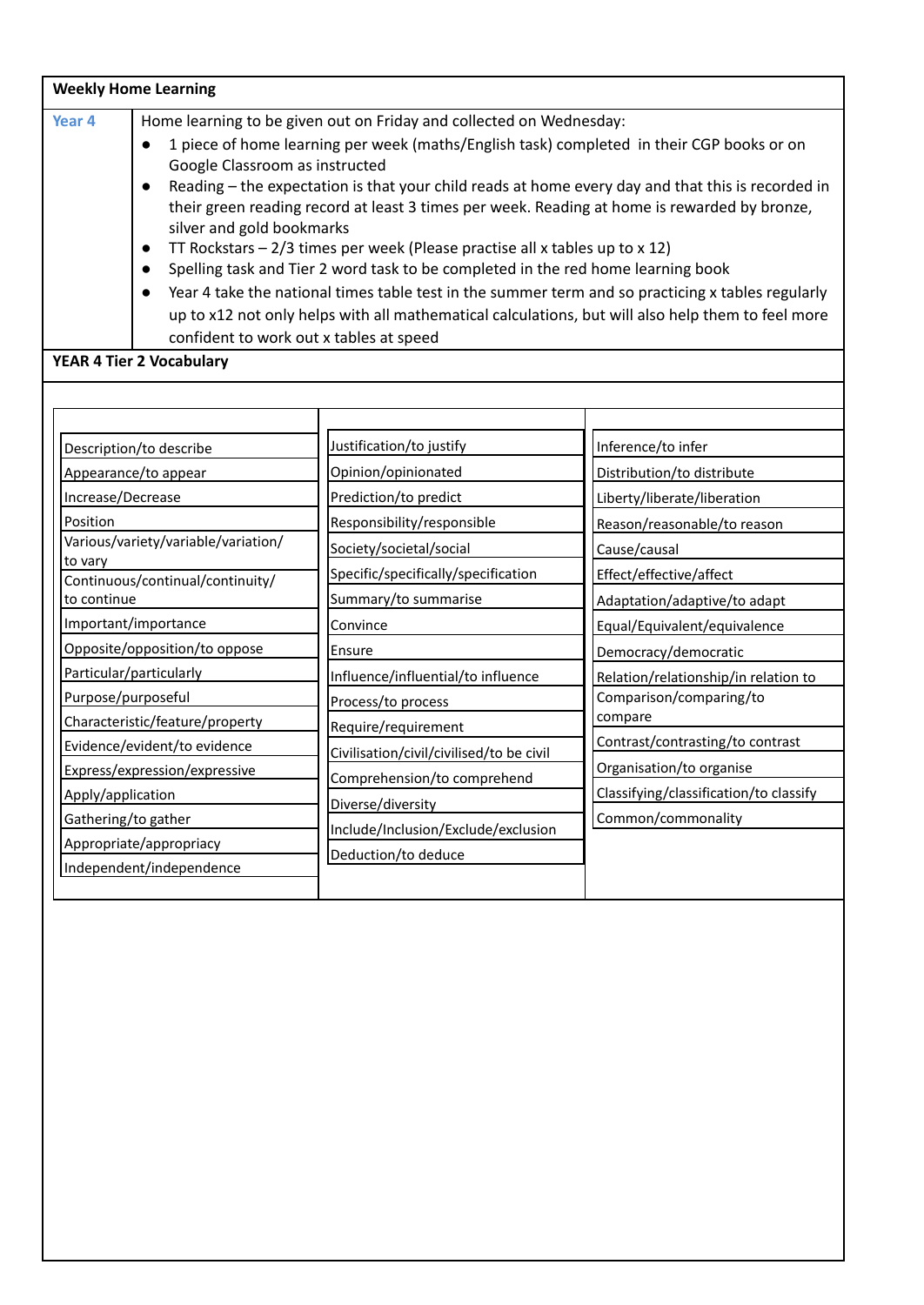| <b>Weekly Home Learning</b>                                     |                                                                                              |                                                                                                   |
|-----------------------------------------------------------------|----------------------------------------------------------------------------------------------|---------------------------------------------------------------------------------------------------|
| Year <sub>5</sub>                                               | Home learning to be given out on Friday and collected on Wednesday:                          |                                                                                                   |
|                                                                 |                                                                                              | 2 pieces of home learning per week (1 x maths task, 1 x English task) completed in CGP books or   |
| on Google Classroom as instructed                               |                                                                                              |                                                                                                   |
| $\bullet$                                                       |                                                                                              | Reading - the expectation is that your child reads at home every day and that this is recorded in |
| silver and gold bookmarks                                       | their green reading record at least 3 times per week. Reading at home is rewarded by bronze, |                                                                                                   |
|                                                                 | TT Rockstars $-2/3$ times per week (Please practise all x tables up to x 12)                 |                                                                                                   |
| $\bullet$                                                       | Spelling task & Tier 2 word task to be completed in the red home learning book               |                                                                                                   |
|                                                                 |                                                                                              |                                                                                                   |
|                                                                 |                                                                                              |                                                                                                   |
|                                                                 |                                                                                              |                                                                                                   |
|                                                                 |                                                                                              |                                                                                                   |
|                                                                 |                                                                                              |                                                                                                   |
|                                                                 |                                                                                              |                                                                                                   |
|                                                                 |                                                                                              |                                                                                                   |
|                                                                 |                                                                                              |                                                                                                   |
|                                                                 |                                                                                              |                                                                                                   |
|                                                                 |                                                                                              |                                                                                                   |
|                                                                 |                                                                                              |                                                                                                   |
|                                                                 |                                                                                              |                                                                                                   |
| <b>YEAR 5 Tier 2 Vocabulary</b>                                 |                                                                                              |                                                                                                   |
|                                                                 |                                                                                              |                                                                                                   |
|                                                                 |                                                                                              |                                                                                                   |
|                                                                 |                                                                                              |                                                                                                   |
| Achievement/to achieve                                          | Average                                                                                      | Precision/precise/precisely                                                                       |
| Explanation/to explain<br>Identification/identifiable/identity/ | Controversy/controversial                                                                    | Assume/assumption                                                                                 |
| to identify                                                     | Guarantee                                                                                    | Complex/complexity                                                                                |
| Category/to categorise                                          | Necessary                                                                                    | Illustrate/illustration                                                                           |
| Definition/to define/definite                                   | Recommend/recommendation                                                                     | Navigation/to navigate                                                                            |
| Environment/environmental                                       | Variety/to vary                                                                              | Perspective                                                                                       |
| Recognition/recognisable/to                                     | Evaluate/evaluation                                                                          | Abstract                                                                                          |
| recognise                                                       | Observation/to observe                                                                       | Contradict/contradiction                                                                          |
| Individual/individuality                                        | Exploration/explorer/to explore                                                              | Compose/composer/composition                                                                      |
| Appreciate/appreciation                                         | Accurate/accuracy                                                                            | Conversion/to convert                                                                             |
| Development/to develop                                          | Discussion/to discuss                                                                        | Refine                                                                                            |
| Familiar/familiarity/to familiarise                             | Generate/generation                                                                          | Coherent/coherence                                                                                |
| Profession/professional                                         | Significance/significant/to signify                                                          | Concise                                                                                           |
| Suggestion/to suggest                                           | Demonstration/to demonstrate                                                                 |                                                                                                   |
| Language                                                        | Modify/modification                                                                          |                                                                                                   |
| Persuasion/persuasive/to persuade                               |                                                                                              |                                                                                                   |
| Physical/physicality                                            |                                                                                              |                                                                                                   |
| Apparent/apparently                                             |                                                                                              |                                                                                                   |
|                                                                 |                                                                                              |                                                                                                   |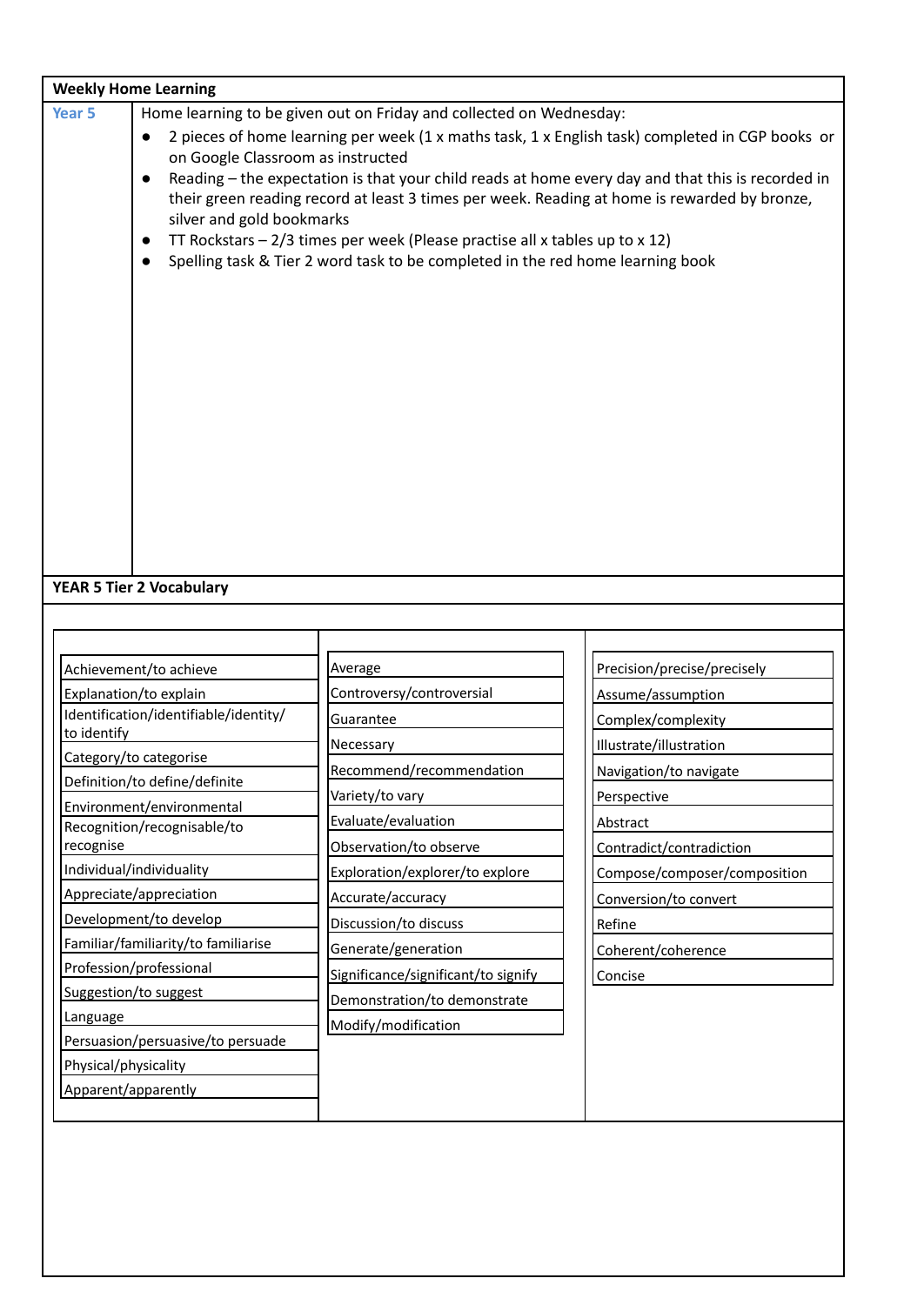|        | <b>Weekly Home Learning</b>                                                                                                                                                                                                                 |
|--------|---------------------------------------------------------------------------------------------------------------------------------------------------------------------------------------------------------------------------------------------|
| Year 6 | Home learning to be given out on Friday and collected on Wednesday:                                                                                                                                                                         |
|        | 3 pieces of home learning per week (1 x maths task, 1 x reading, 1 x SPAG task) completed in<br>$\bullet$<br><b>CGP</b> books                                                                                                               |
|        | A written task linked to current learning to be completed in the red home learning book<br>$\bullet$                                                                                                                                        |
|        | Reading – the expectation is that your child reads at home every day and that this is recorded in<br>$\bullet$<br>their green reading record at least 3 times per week. Reading at home is rewarded by bronze,<br>silver and gold bookmarks |
|        | TT Rockstars $-2/3$ times per week (Please practise all x tables up to x 12)<br>$\bullet$                                                                                                                                                   |
|        | Spelling test every Friday & Tier 2 word task to be completed in the red home learning book<br>$\bullet$                                                                                                                                    |

#### **YEAR 6 Tier 2 Vocabulary**

| Communication/to communicate                 | Concept/conceptual                  | Moral/morality                     |
|----------------------------------------------|-------------------------------------|------------------------------------|
| Critical/criticism/critique/critic/to        | Context/contextual/to contextualise | Associate/association/to associate |
| criticise                                    | Enquiry/to enquire                  | Circumstance/circumstantial        |
| Equipment/to equip                           | Interpretation/to interpret         | Implied/to imply                   |
| According                                    | Representation/to represent         | Perceive/perception                |
| Relevant/relevance                           | Acquire                             | Valid/validity/to validate         |
| Symbol/symbolism/symbolistic/to<br>symbolise | Emphasis/emphasise                  | Technical/technicality             |
| Occupation/to occupy                         | Function/functionality/to function  | Establish/establishment            |
| Occur/occurrence                             | Unique                              | Ethics/ethical                     |
| Prejudice/prejudge/prejudicial               | Clarify/clarity                     | Integrate/integration              |
| Sufficient/sufficience                       | Compile/compilation                 | Integrity                          |
| System/systematic/systemic                   | Judgement/judgemental/to judge      | Proportional/proportion            |
| Consequence/consequential                    |                                     | Theory/theoretical                 |
| Analysis/to analyse                          |                                     |                                    |
| Approximate/approximation                    |                                     |                                    |

Children should always be encouraged to approach their home learning tasks with a 'Growth Mindset' and keep on trying, even if they are finding things difficult. Try to foster the language of, "I can't do it yet!" with your child persevering, rather than giving up.

Home learning should never be too onerous nor should it create stress within your family. If parents have any concerns, they should not hesitate to contact their child's class teacher.

There is no time limit set for home learning tasks, but teachers have considered how long each task should take and will set work that is appropriate to age / ability. If home learning is taking an excessive amount of time, parents should contact their child's class teacher or write a comment in the child's red home learning book so that the class teacher can respond to this.

We appreciate that some children do extracurricular activities and that family life can be busy. We strongly believe that family time is important which is why we have set very consistent days for the receiving and returning of home learning. The expectation is that parents will adhere to this timeframe. Parents should speak to the class teacher if there are any difficulties.

Home learning will be set to be completed in the CGP/red home learning book (unless this is a model or piece of art for example) or on Google Classroom. The instructions for the homework will be made clear in the home learning book.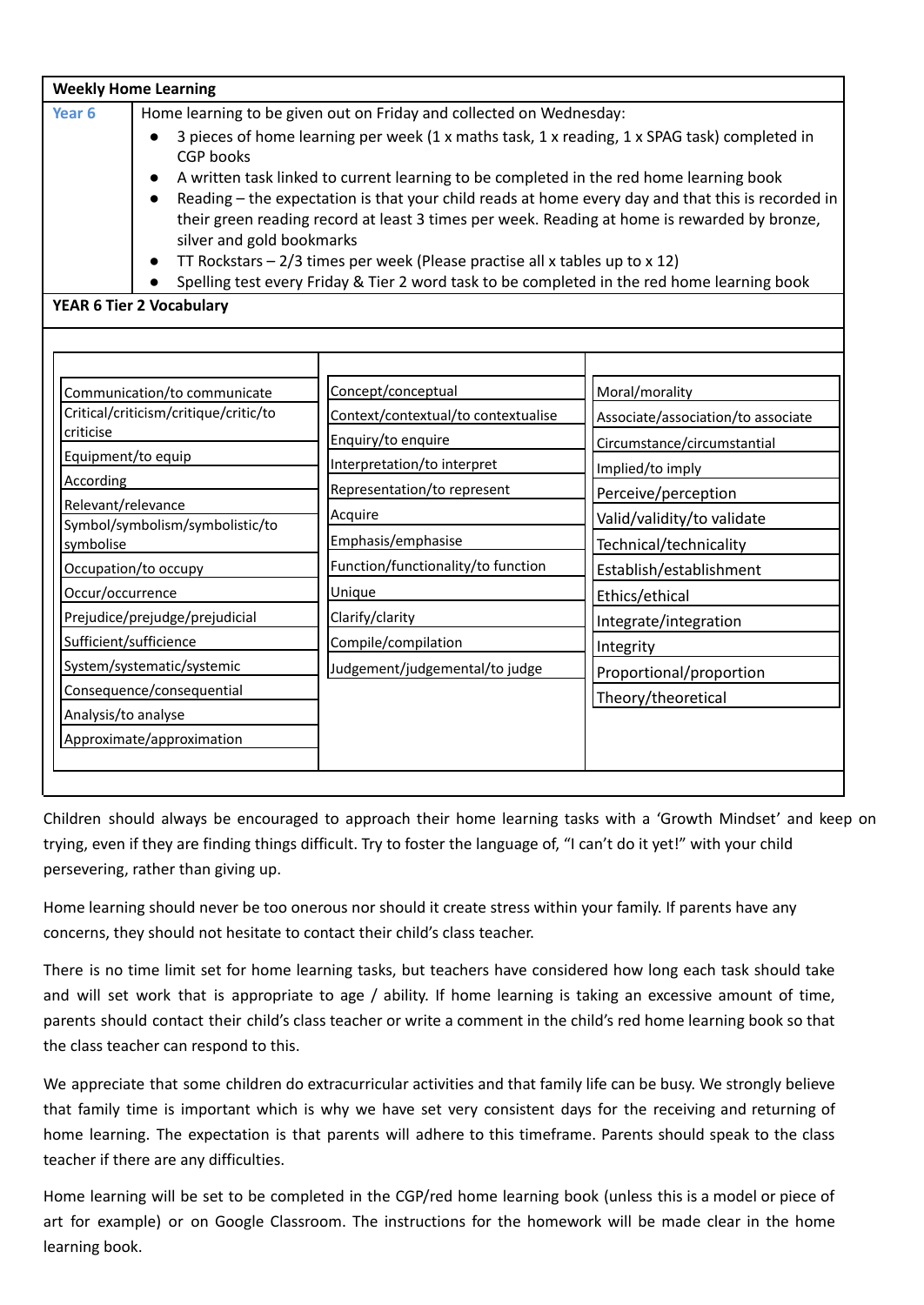## **The responsibility of teachers**:

Teachers will:

- Set home learning in line with this policy.
- Hand home learning out on the agreed day of the week within the child's home learning book where appropriate (or on Google Classroom).
- Provide home learning that is appropriate to the age / ability of the child.
- Contact parents of children who have repeatedly not handed in their home learning.
- Reward children for completing their home learning in line with the school's reward systems.
- Inform parents if there is a problem regarding home learning.
- Give appropriate feedback so that children can recognise their achievements and areas for development.

# **The responsibility of parents:**

Parents will:

- Support the school by ensuring that their child completes the home learning and hands this in on time each week.
- Provide a suitable place for the home learning to be completed.
- Encourage and praise their child when they have completed their home learning.
- Be actively involved and support their child with home learning activities as well as encouraging independence.
- Make it clear that they value home learning and support the school by explaining how completing tasks set helps progress.
- Emphasise that organising time and belongings and meeting deadlines are important life skills and will support their independence, especially when moving to secondary school.
- Speak to the class teacher if there are any concerns regarding home learning or if they are unable to make the deadline.
- Sign the home / school learning agreement.

#### **The responsibility of the child:**

Children will:

- Clearly record the home learning task in their red home learning book/CGP book or on Google Classroom.
- Complete the home learning and hand it in on time.
- Have pride in their learning and present my work neatly.
- Organise their time and belongings.
- Listen to advice given by their parent or carer.
- Try to keep a Growth Mindset and keep on trying.
- Look after their home learning book, reading / library book and home/school diary.
- Sign the home / school learning agreement.

#### **Equal opportunities:**

All teaching and non-teaching staff at Ocean Academy are responsible for ensuring that all pupils, irrespective of gender, ability, ethnic origin or social circumstances, have access to a broad and balanced curriculum. Day-to-day monitoring of the Home Learning Policy and the provision of equal opportunities in this respect is the responsibility of the class teacher.